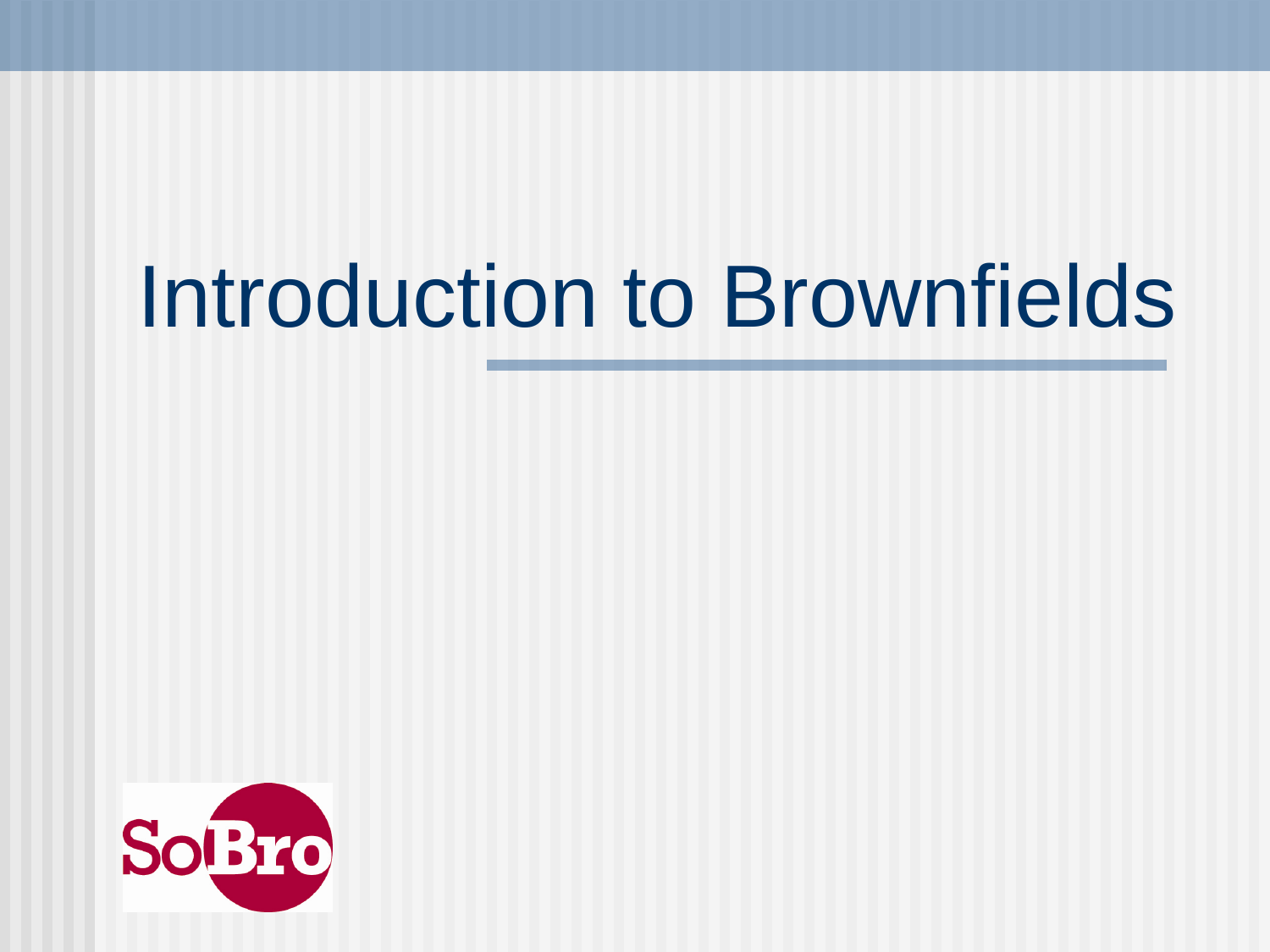## What is a Brownfield?

There are many definitions:

- **EPA:** "real property, the expansion, redevelopment or reuse of which may be complicated by the presence or potential presence of a hazardous substance, pollutant or contaminant"
- NYSOEC: "a brownfield is any real property where redevelopment or reuse may be complicated by the potential presence of a hazardous waste, petroleum, pollutant or contaminant"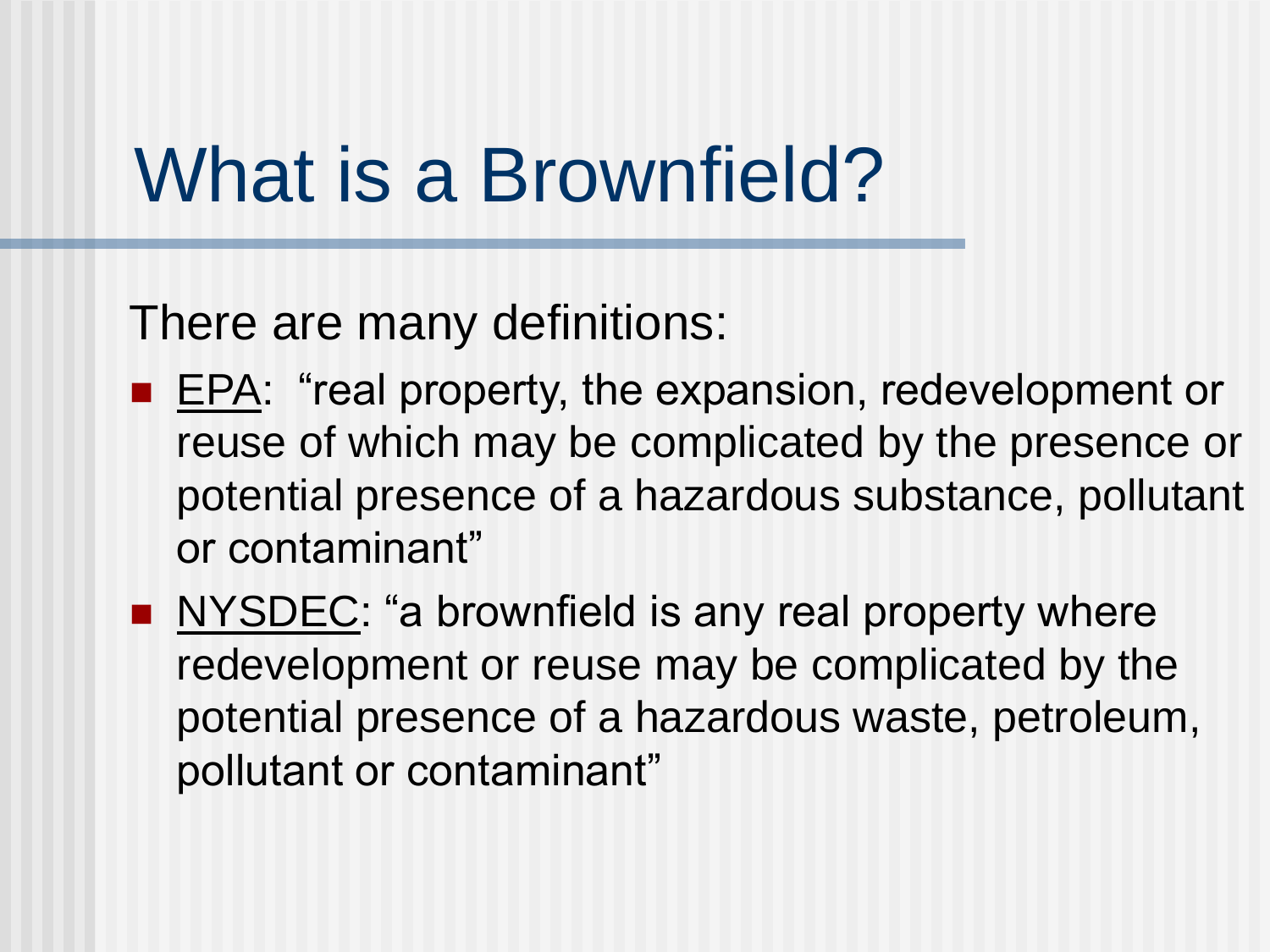### What is a Brownfield?

NYC MOER: "any real property within NYC, the redevelopment or reuse of which may be complicated by the presence or potential presence of light to moderate levels of contamination, or any real property that meets the definition of a delegated brownfield site, including, but not limited to, real property containing historic fill material and real property rejected from state programs on grounds that the environmental contamination is not sufficient to warrant state involvement."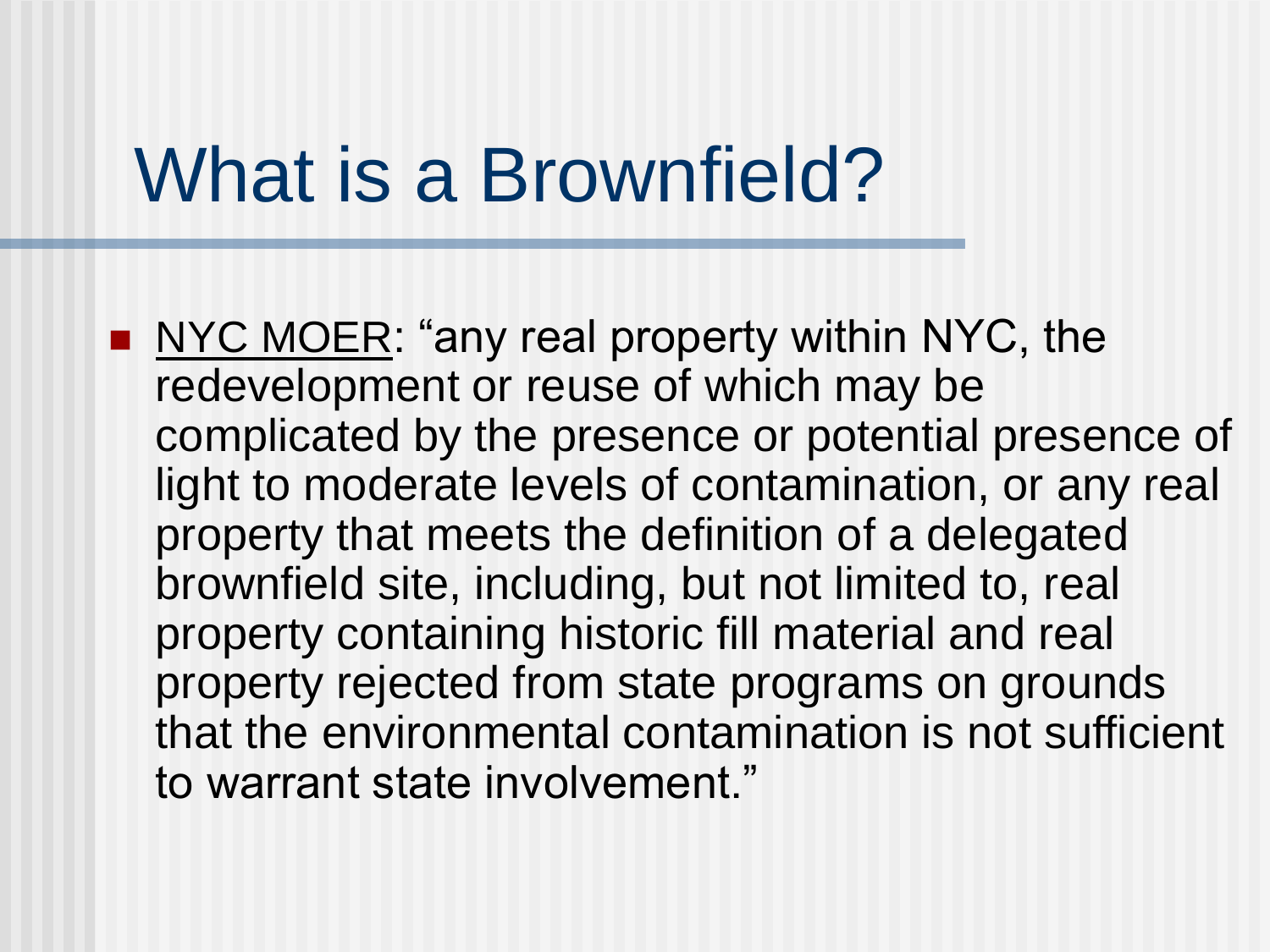### How many are there?

- **EPA reports there are more than 450,000** brownfield sites in the US
- **NYSDEC** reports that nearly every community in NYS is affected by contaminated and abandoned, or brownfield, sites
- In PlaNYC, NYC reported the presence of 7,600 acres of brownfield sites in the five boroughs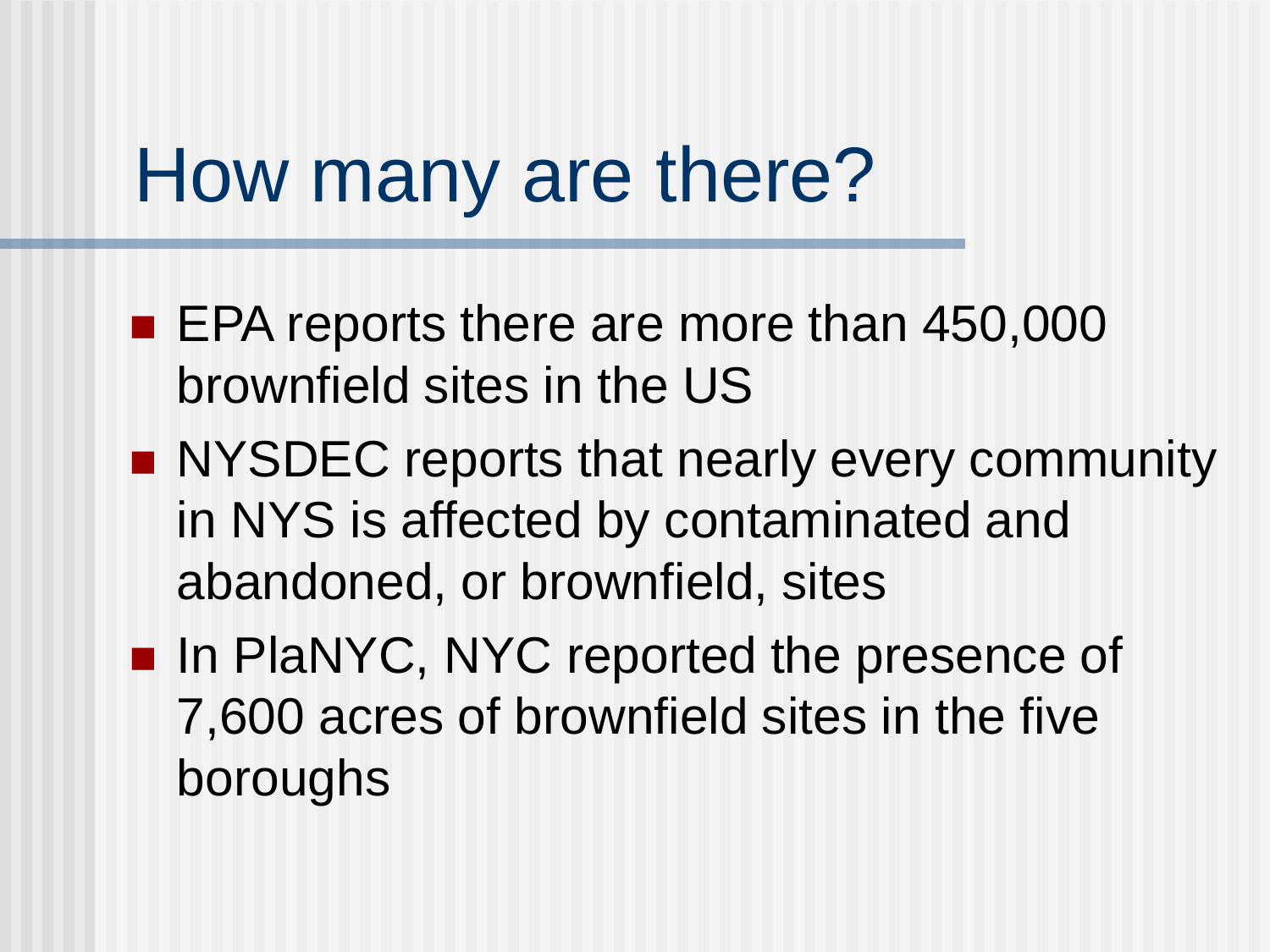#### What does a Brownfield look like?

QuickTime™ and a T IFF (Uncompressed) decompressor are needed to see this picture.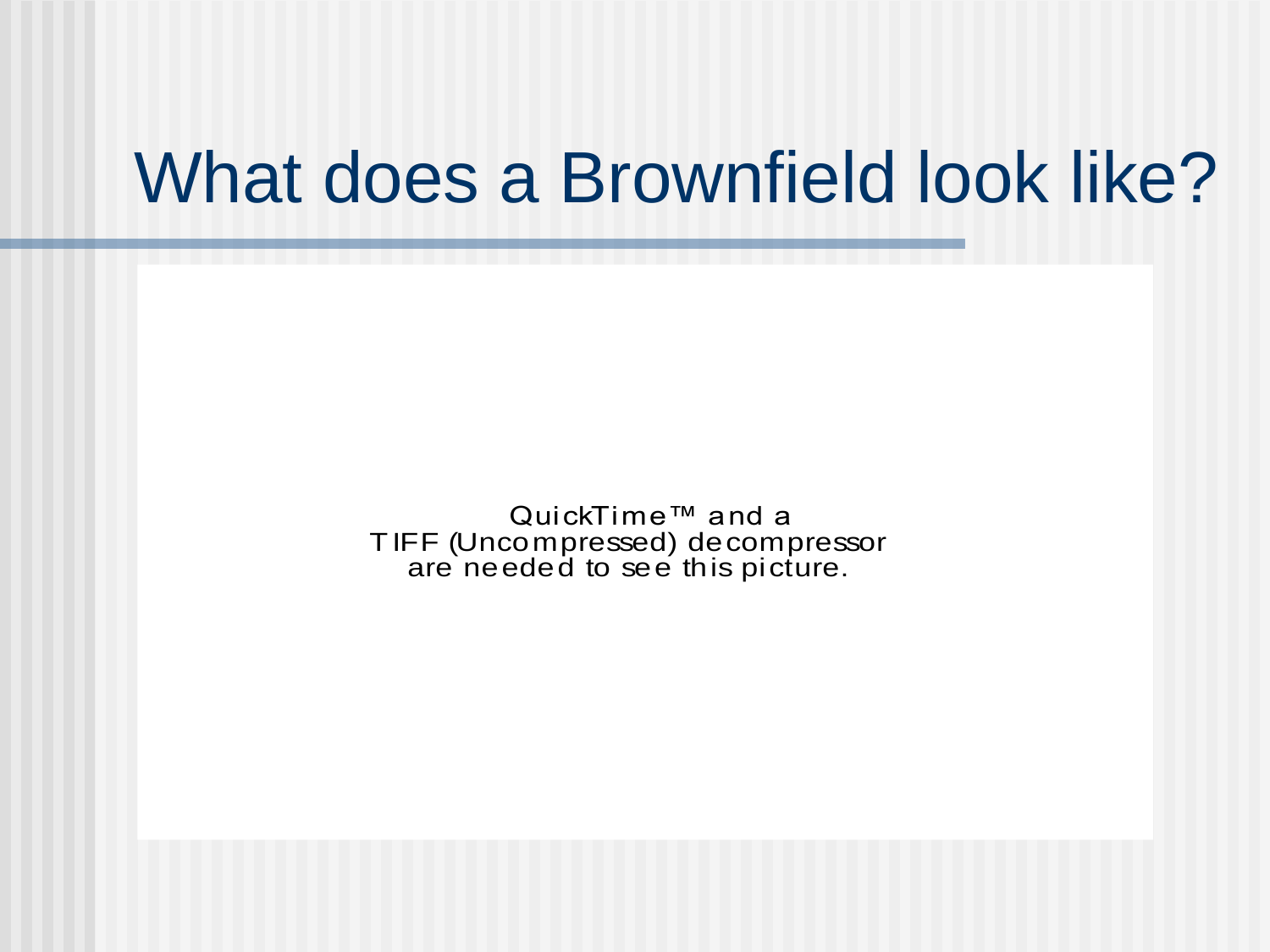### And like this…

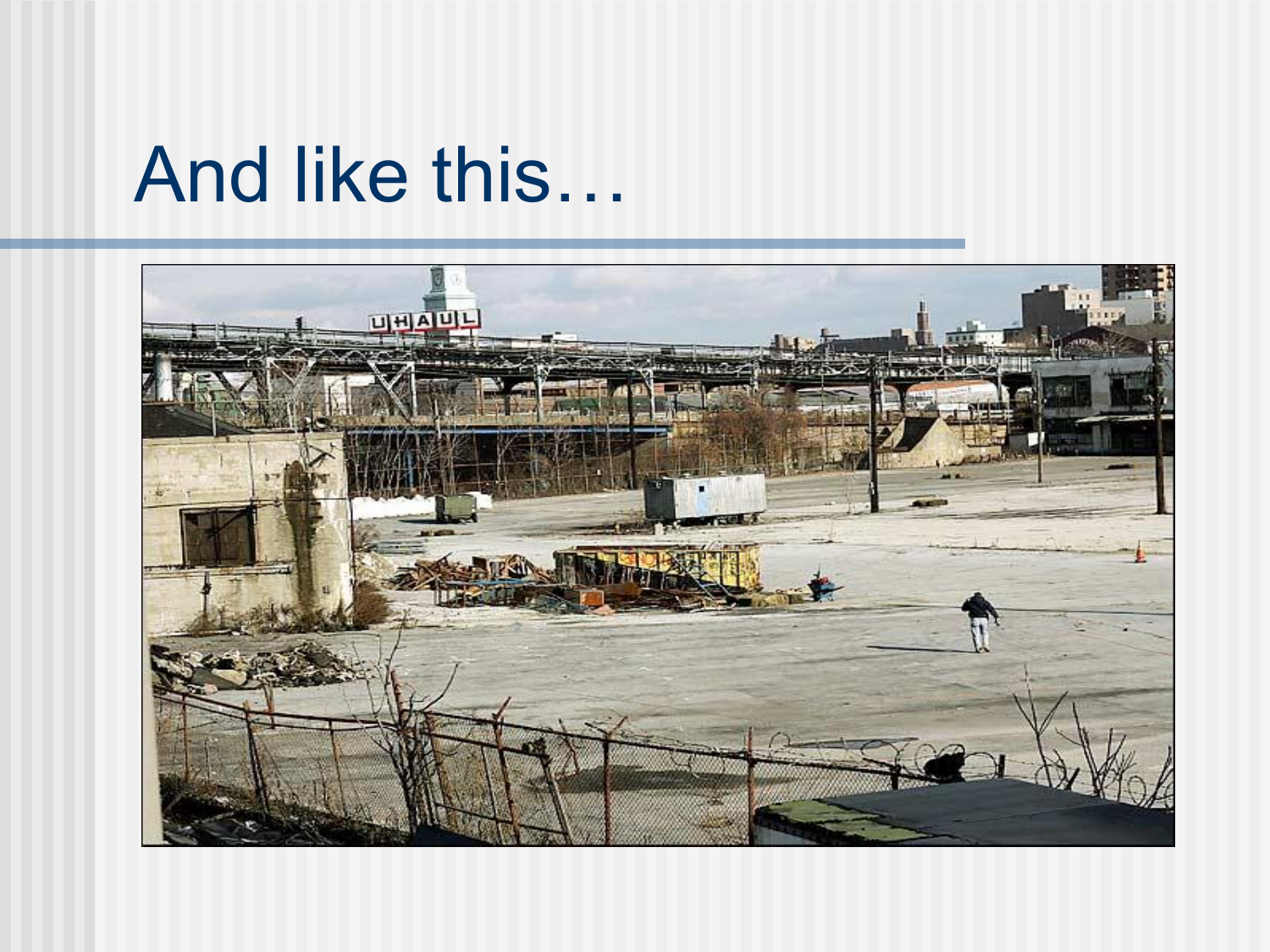#### And this…

QuickTime™ and a TIFF (Uncompressed) decompressor are needed to see this picture.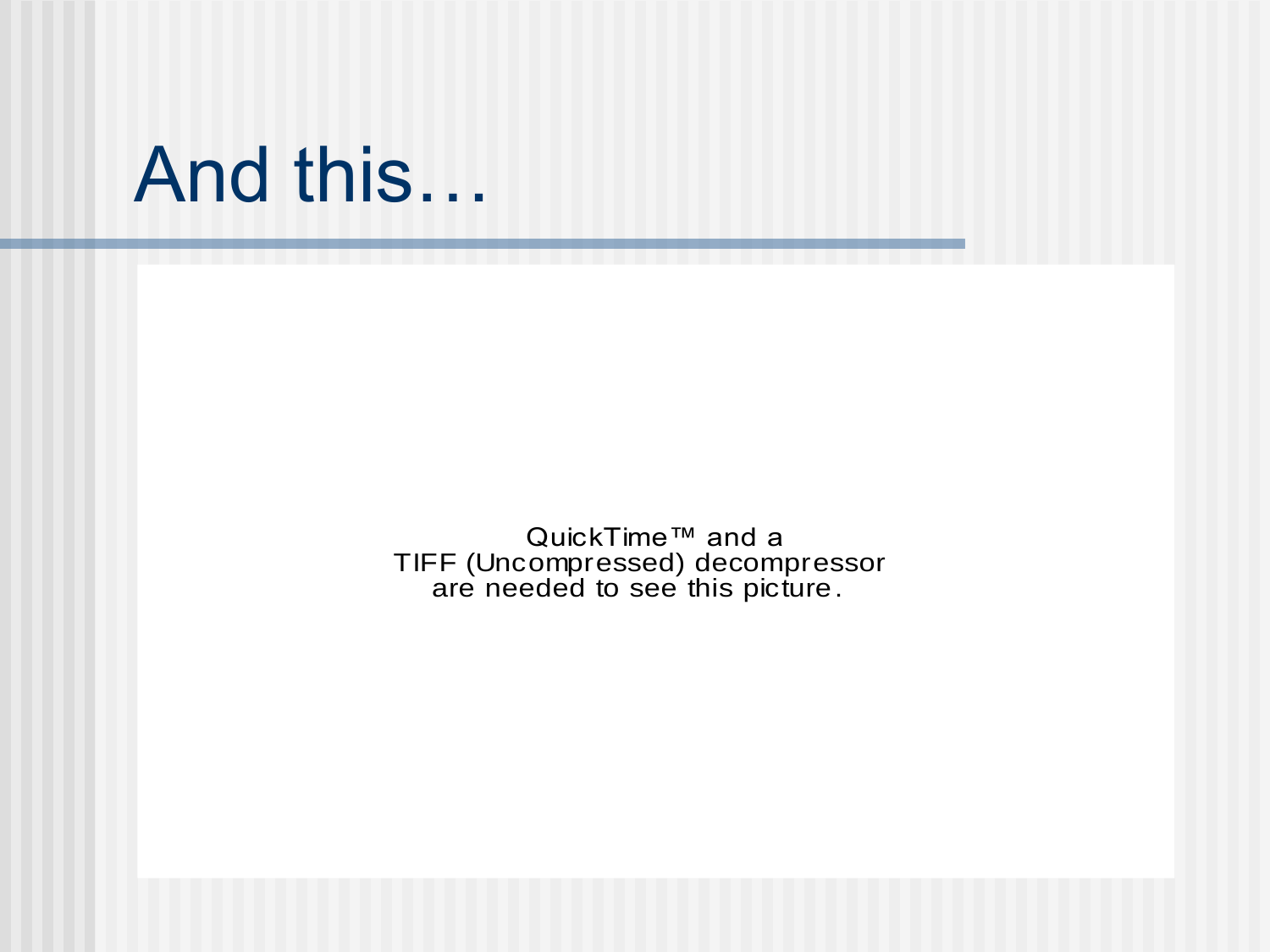# How are Brownfields created?

- **Former dry cleaners**
- **Former gas station sites**
- **Former utility sites**
- **Former railroad sites**
- **Former auto repair/junk yards**
- **Former manufacturing- metal plating,** lumber, paint formulation, print shops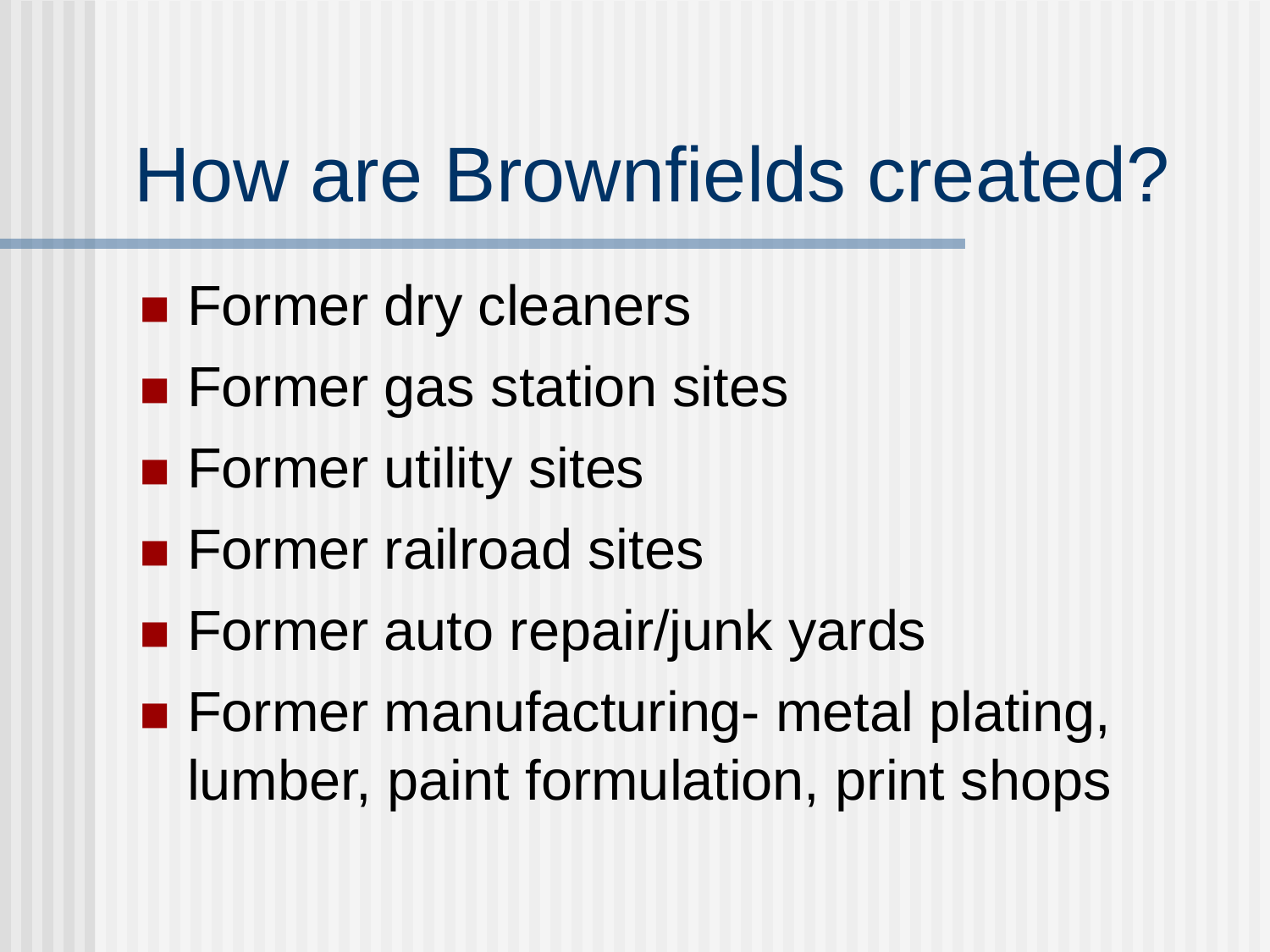## How are Brownfields created?

- **Dry cleaners: trichloroethylene**
- Gas stations: petroleum
- Old railroad yards: petroleum, lead
- **Utility sites: PCBs, metals**
- **Manufacturing: petroleum, solvents**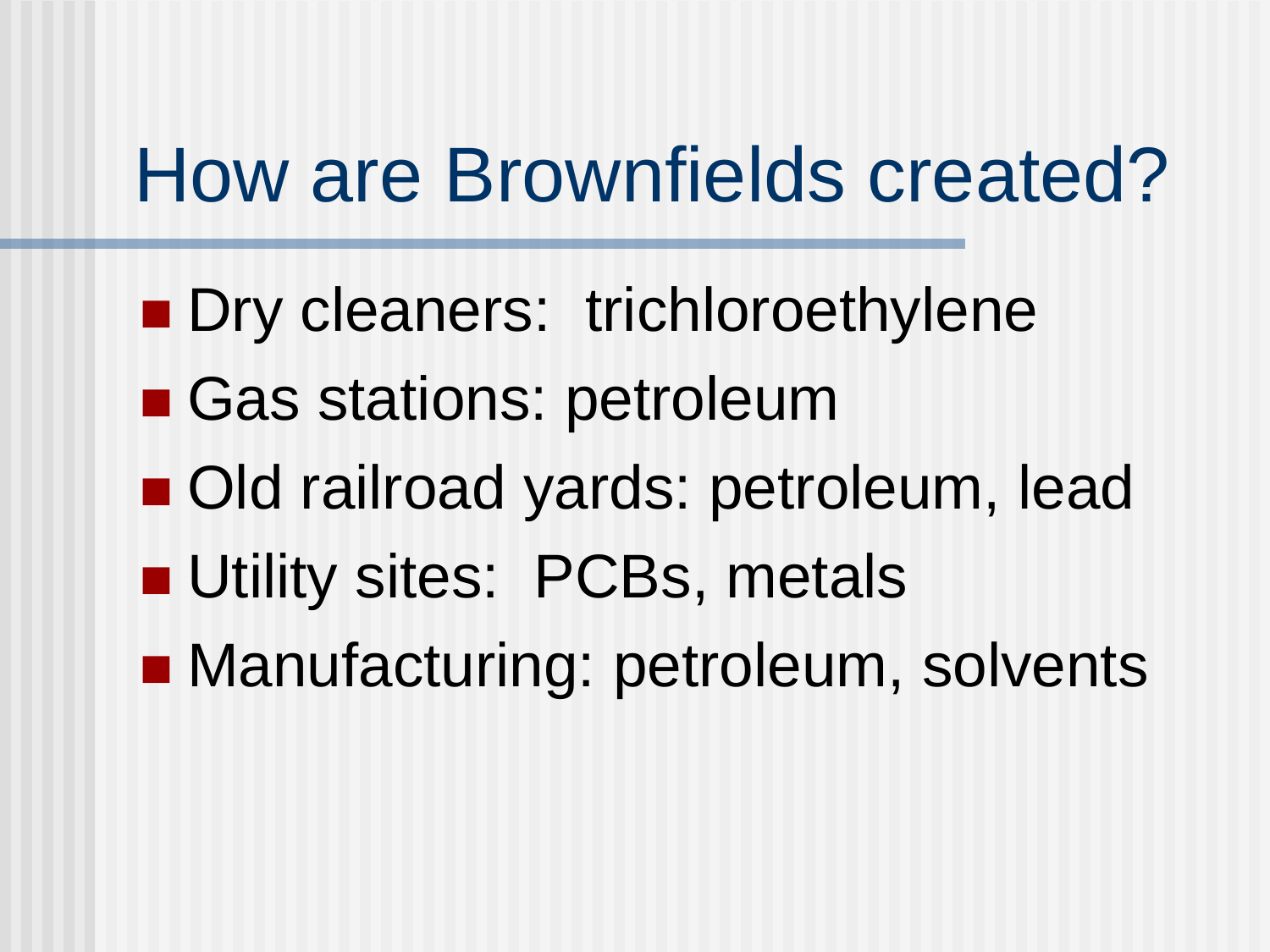### How are Brownfields created?

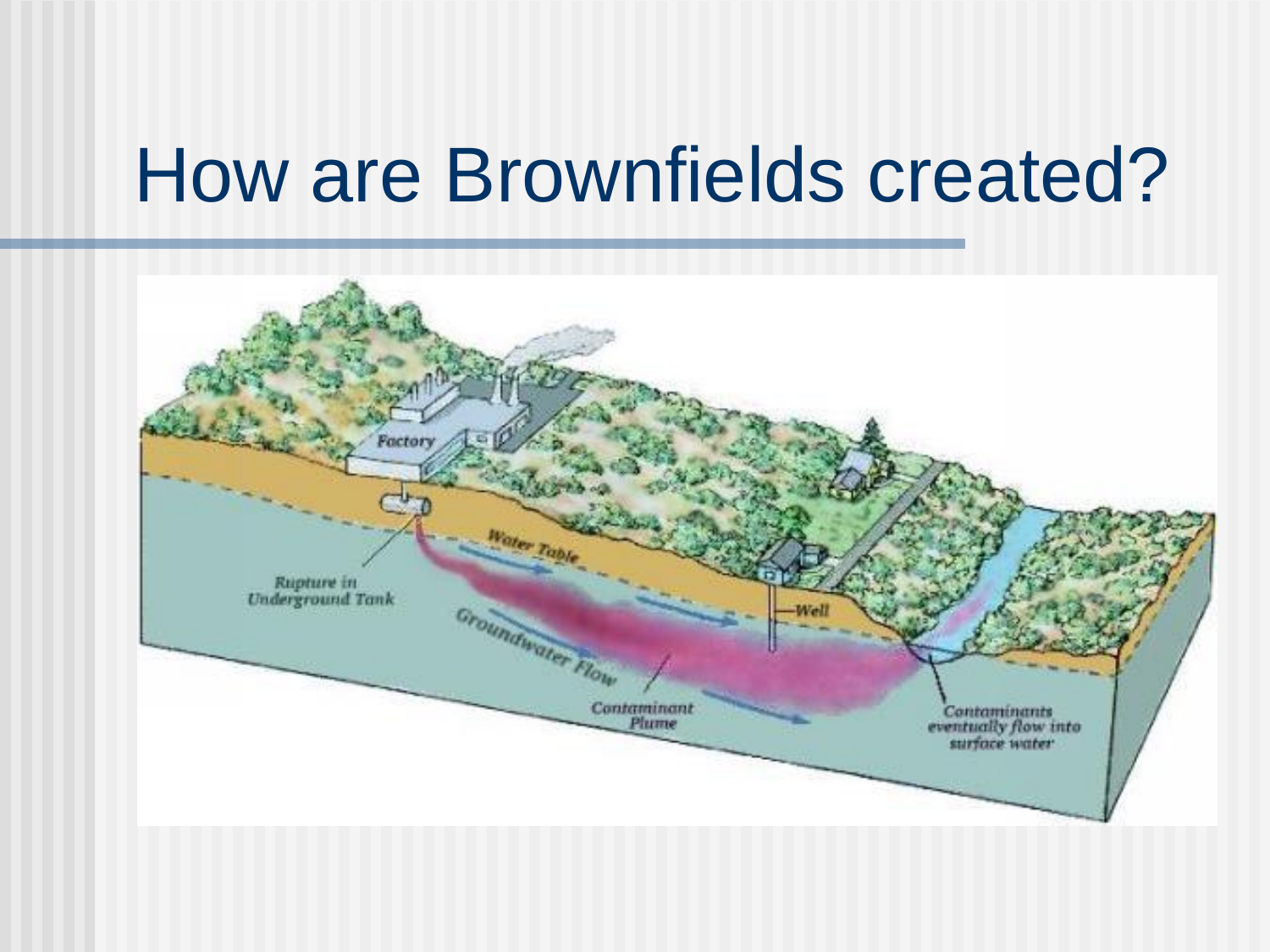#### Why are Brownfields a Problem?

- **Neighborhood blight**
- **Impediment to revitalization**
- **Health and safety concerns related to** presence of contaminated soil, soil vapor and groundwater
- **Depress tax base**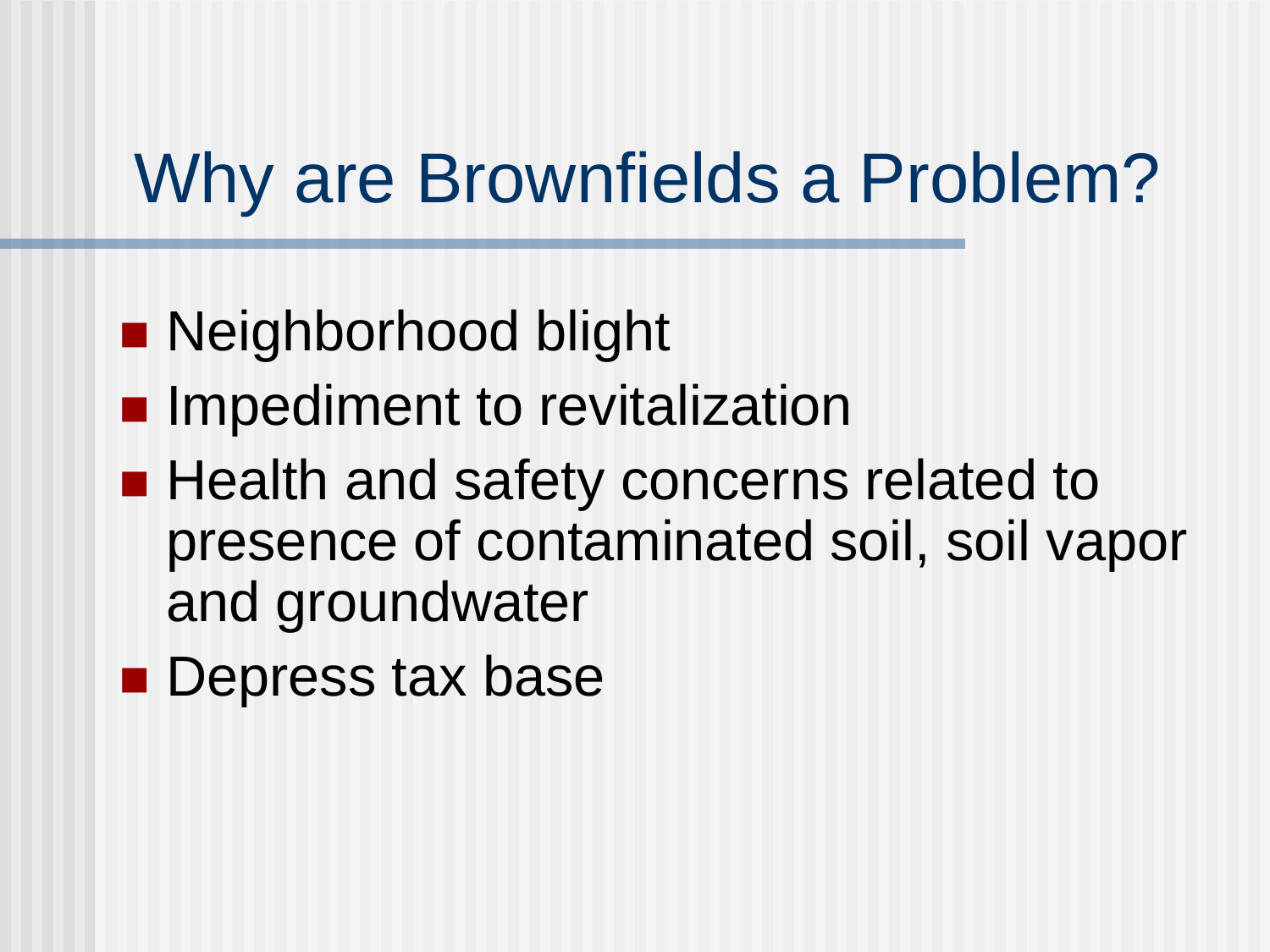#### Benefits of Redeveloping Brownfields

- Removes a neighborhood eyesore
- **New development can provide housing** and jobs
- Takes development pressure off greenfields which helps control sprawl
- **Improves and protects environment**
- **Increase in local tax base**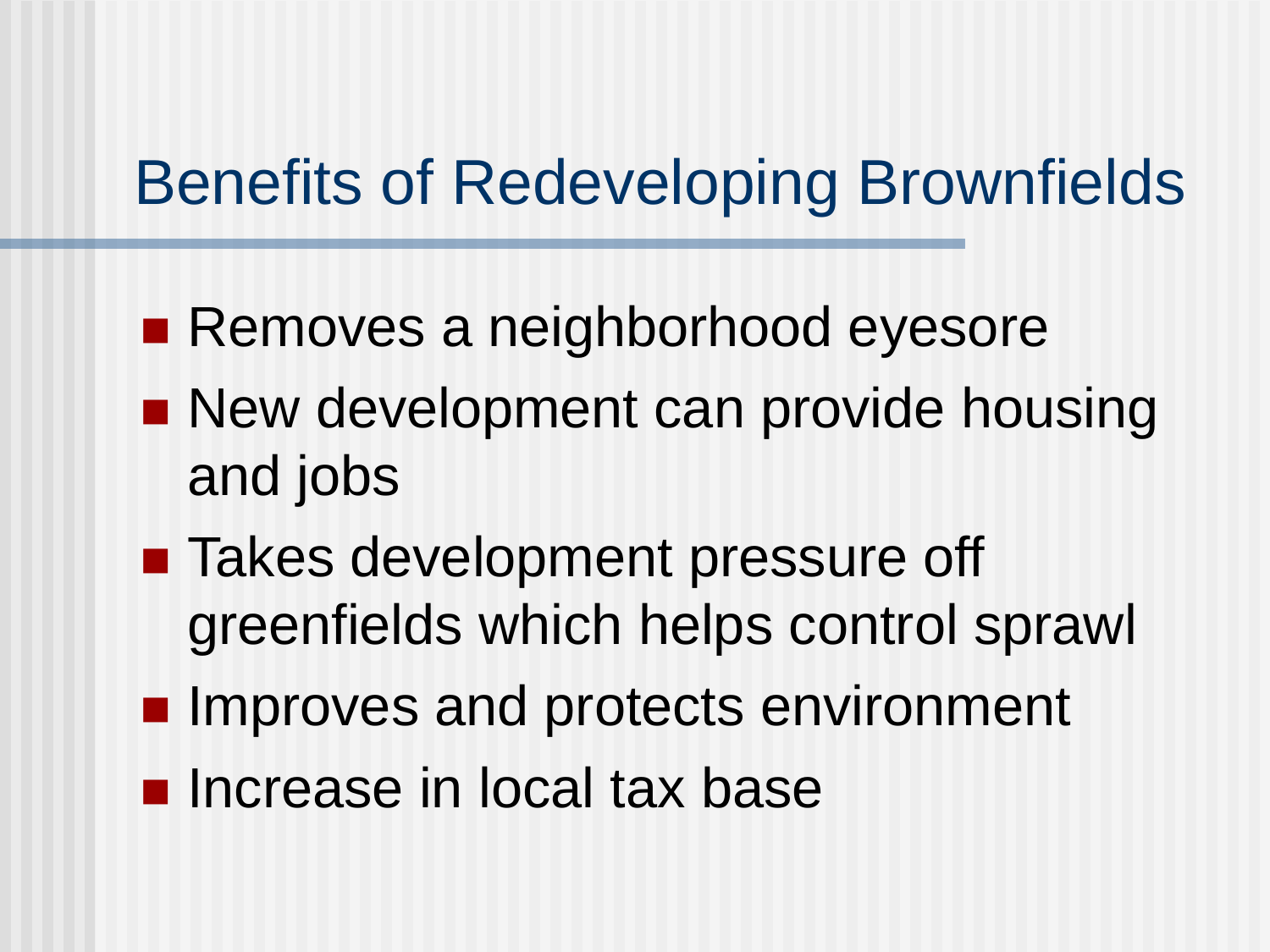#### What are the Brownfields Laws?

**Federal: Small Business Liability Relief** and Brownfields Revitalization Act passed in 2002- provided relief from liability for contaminated property purchasers as well as a series of grants for assessment, cleanup, job training and technical assistance.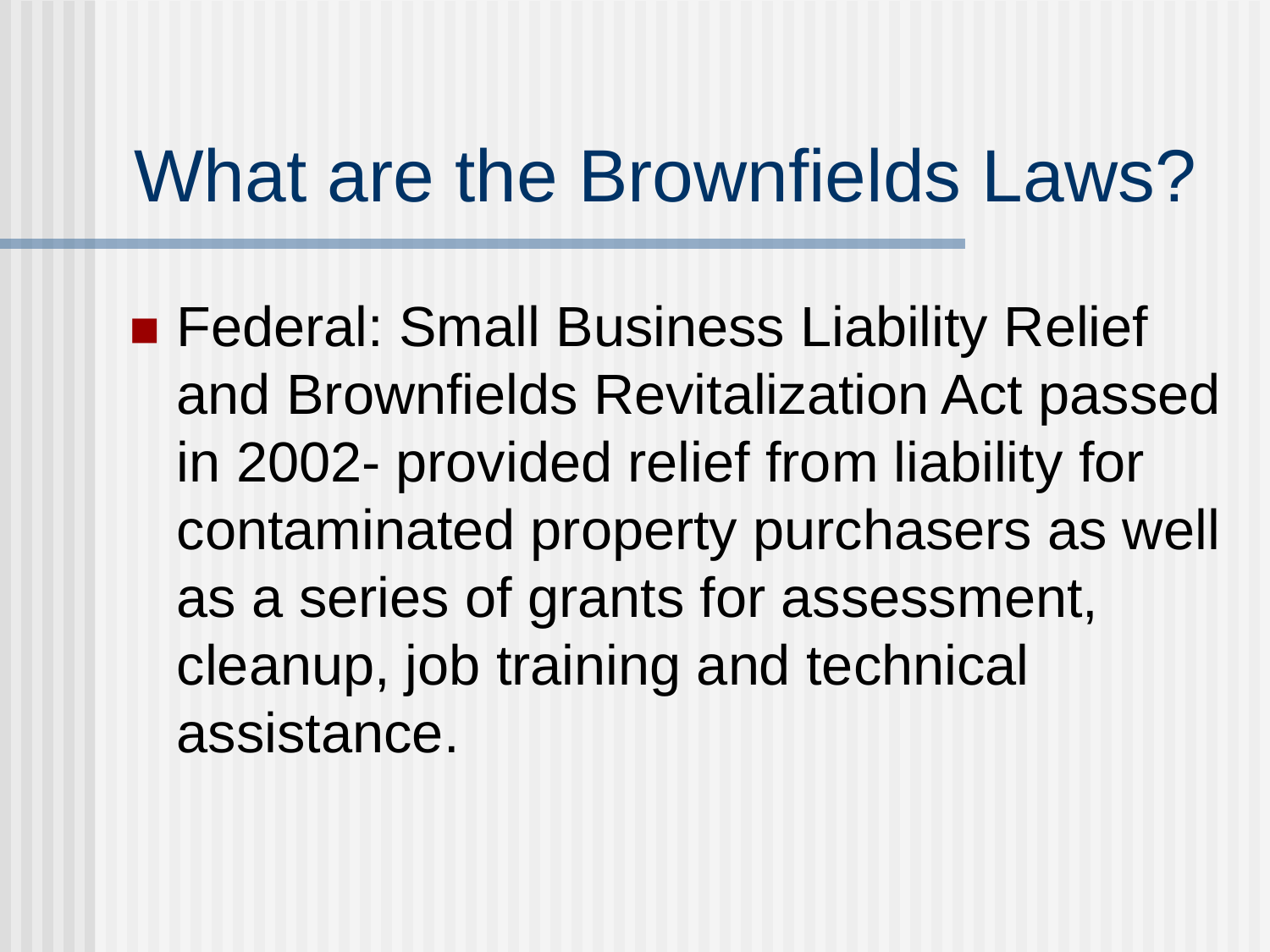#### What are the Brownfields Laws?

- **New York State: In 2003 New York State** passed legislation creating the Brownfield Cleanup Program- program noteworthy for BOA grants and tax incentives
- **New York State: In 2006 New York State** adopted the regulations that describe the implementation of the BCP legislation.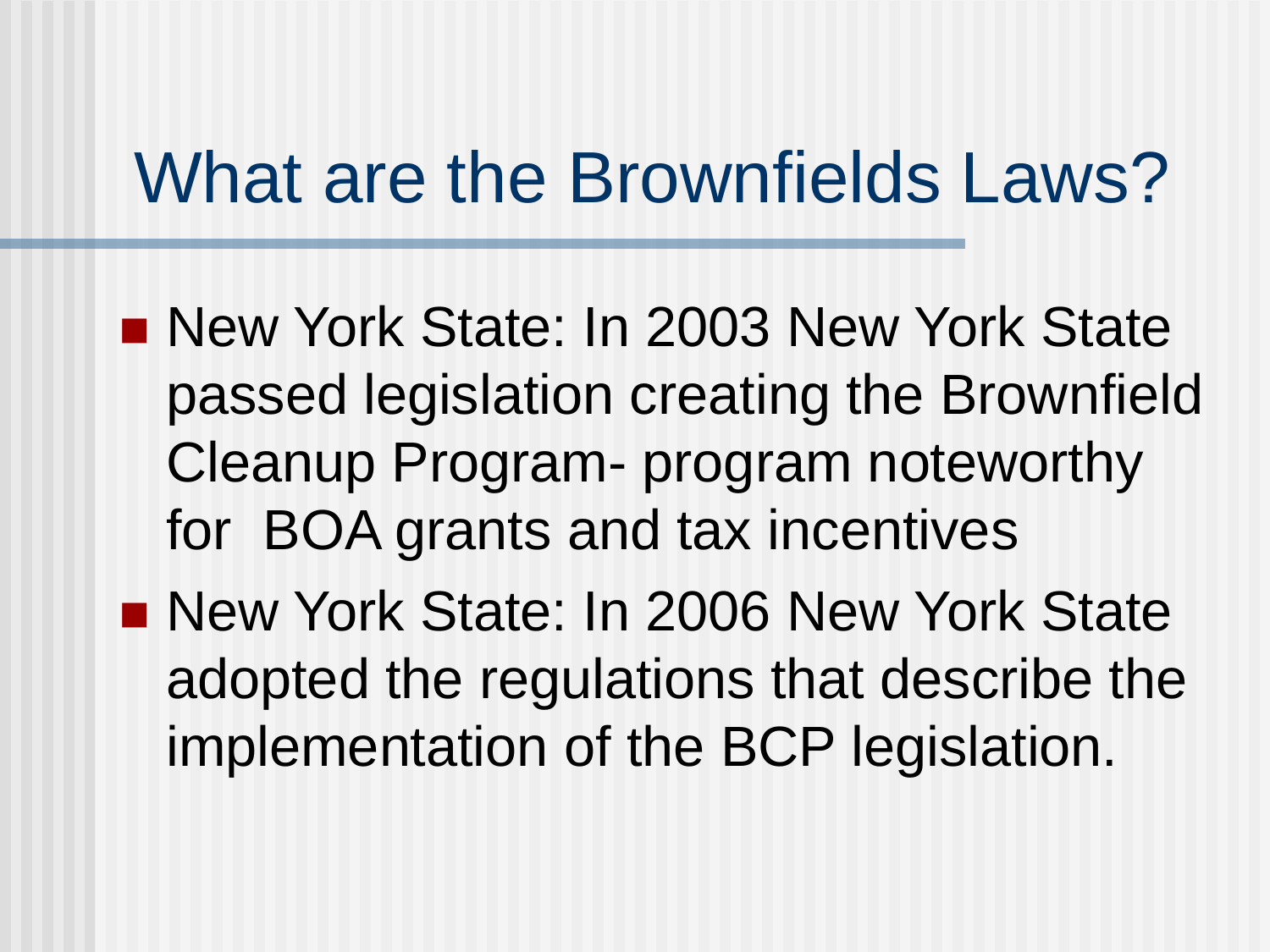#### What are the Brownfields Laws?

**New York State: In 2008 New York State** revised the BCP program to include a cap on some types of tax credits

■ New York City: In 2009, New York City created the Local Brownfield Cleanup Program; the first of its kind.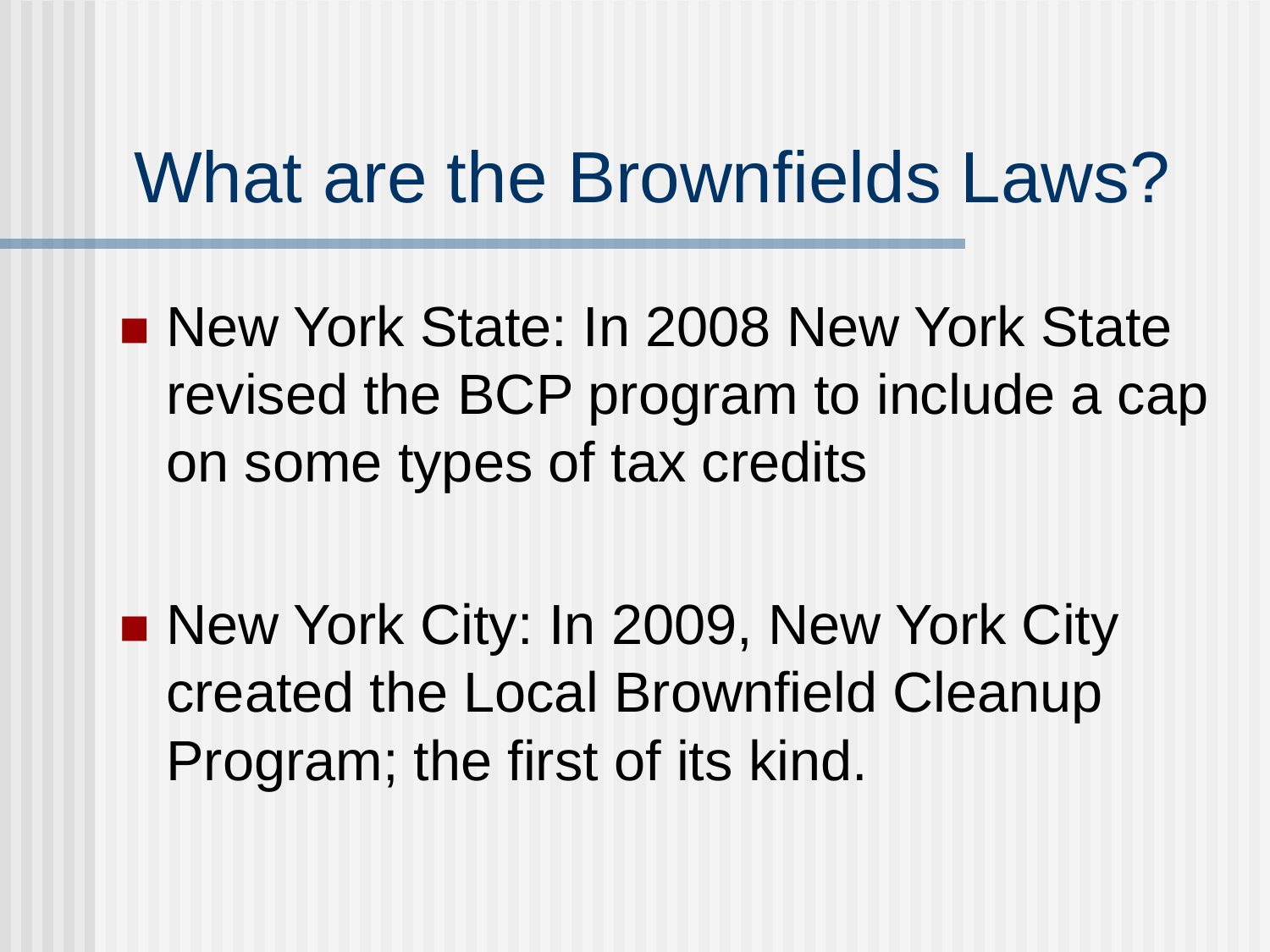#### What are the NYS Brownfields Programs?

#### **Brownfield Cleanup Program**

- **Eligible sites are those that meet the NYS definition** of a brownfield site
- Most parties, whether or not responsible for contamination, are eligible for program
- **Provides oversight of investigation and remediation**
- **Provides certificate of completion with release from** future liability
- **Provides tax credits as incentive**
- **For more information go to:** www.dec.ny.gov/chemical/8648.html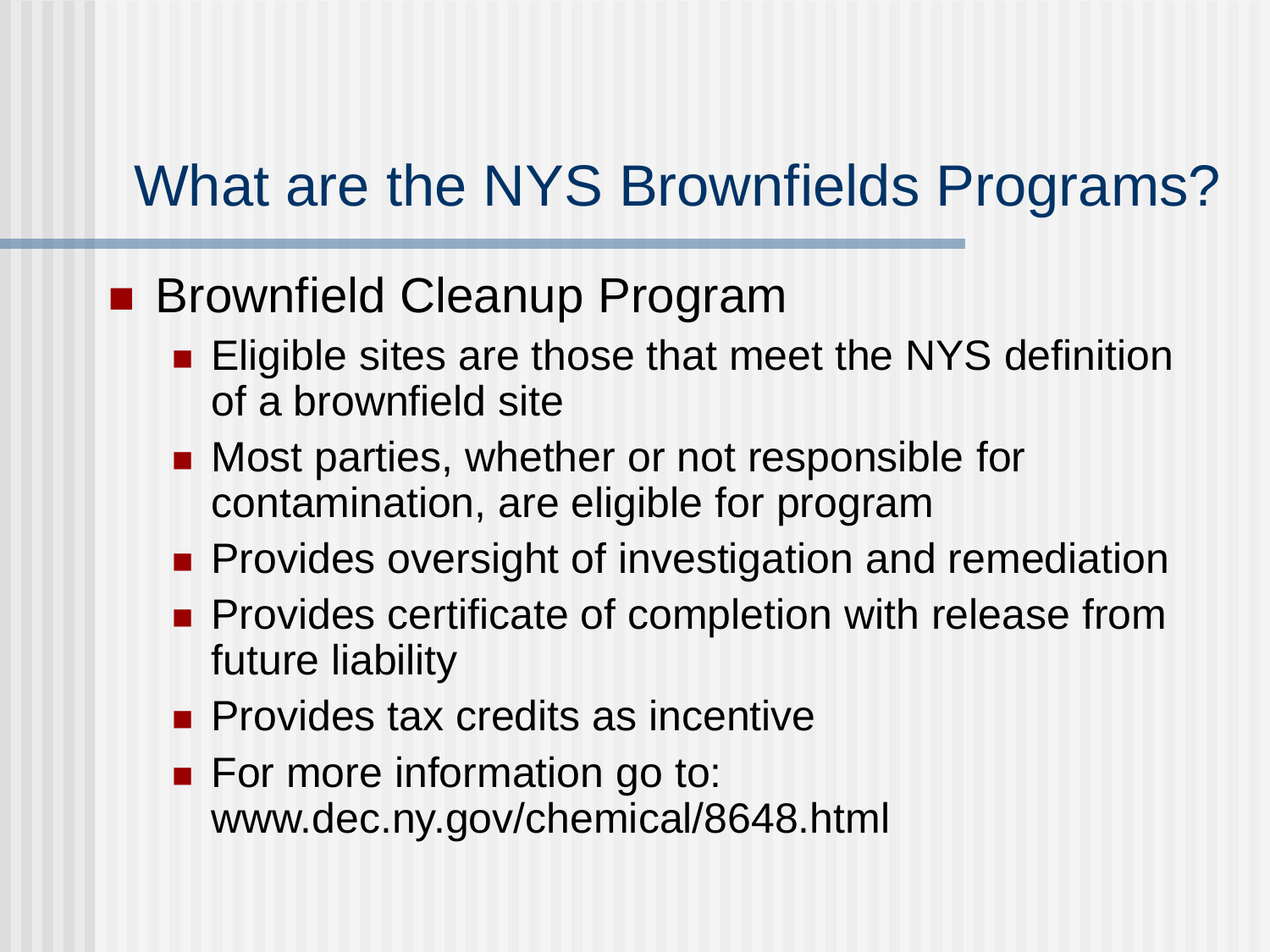#### What are the NYS Brownfields Programs?

#### ■ Brownfield Opportunity Area Program

- **Planning tool for municipalities and community** based groups
- **Provides money for planning and site** assessments
- **Funds awarded to 16 groups in NYC**
- For more information go to: http://nyswaterfronts.com/grantopps\_BOA.asp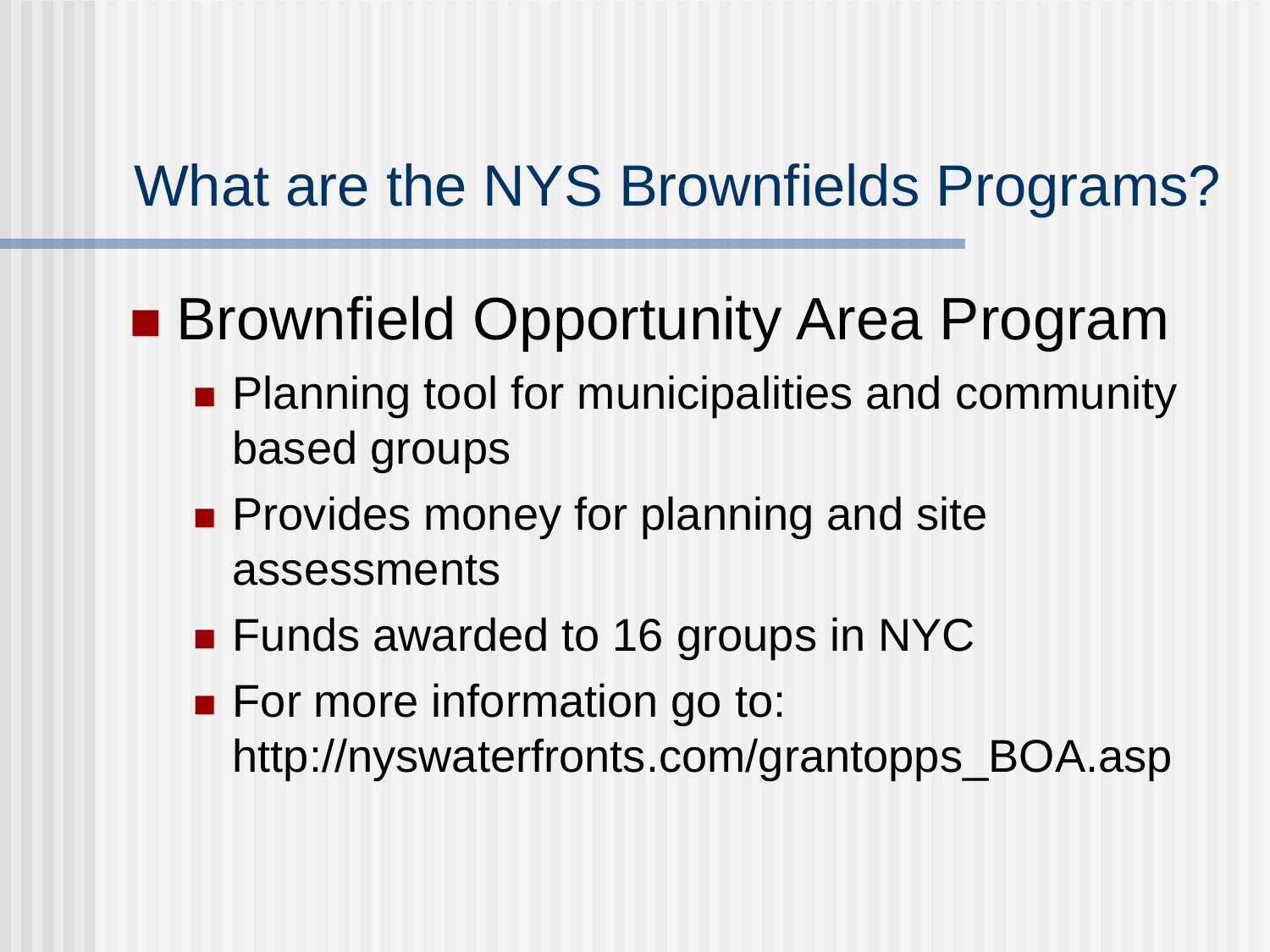#### What are the NYS Brownfields Programs?

#### **Environmental Restoration Program**

- **Only NYS municipalities eligible for program**
- **Municipality must own property and cannot be** responsible for the contamination at the site
- **Program provides funds for and oversight of** investigation and remediation activities
- **Upon completion of clean-up, state provides** indemnification and release from liability
- **For more information go to:** http://www.dec.ny.gov/chemical/8444.html